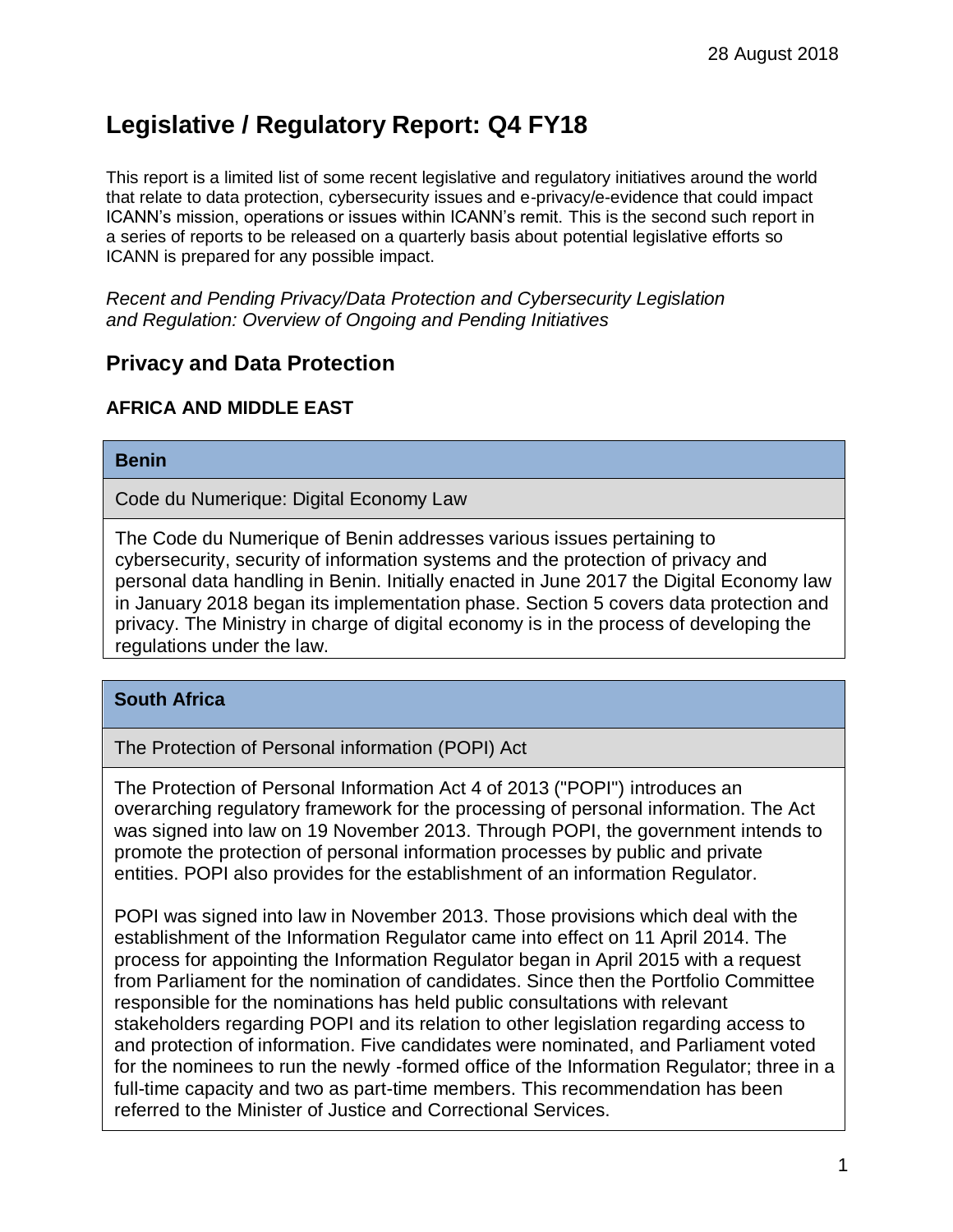#### **Qatar**

Law No.13 of 2016 Concerning Personal Data Protection (DPL)

In Nov 2016, Qatar enacted this Law No. 13 Concerning Personal Data Protection (DPL). The law was supposed to be implemented around mid-2017 but the government has provided an extension to allow organizations more time for compliance.

## **Bahrain**

Personal Information Protection Law

Recently introduced, the bill addresses the protection of personal and private information and if passed the Personal Information Protection Law would create a new authority to handle cases and crimes related to unlawful disclosure of personal information.

## **Turkey**

Data Protection Law (DPL)

Similar in content to the GDPR the Turkish Data Protection Law (DPL) was enacted in April 2016. The Law was implemented during a two-year transitional period, whereby various provisions entered into force at different times. The DPL originates from the European Union Directive 95/46/EC. The Personal Data Protection Board is the national supervisory authority in Turkey and has published draft versions of the secondary legislation and booklets on implementation. The DPL deals with data processing grounds, purpose limitation, definitions of consent, and cross border transfers of data.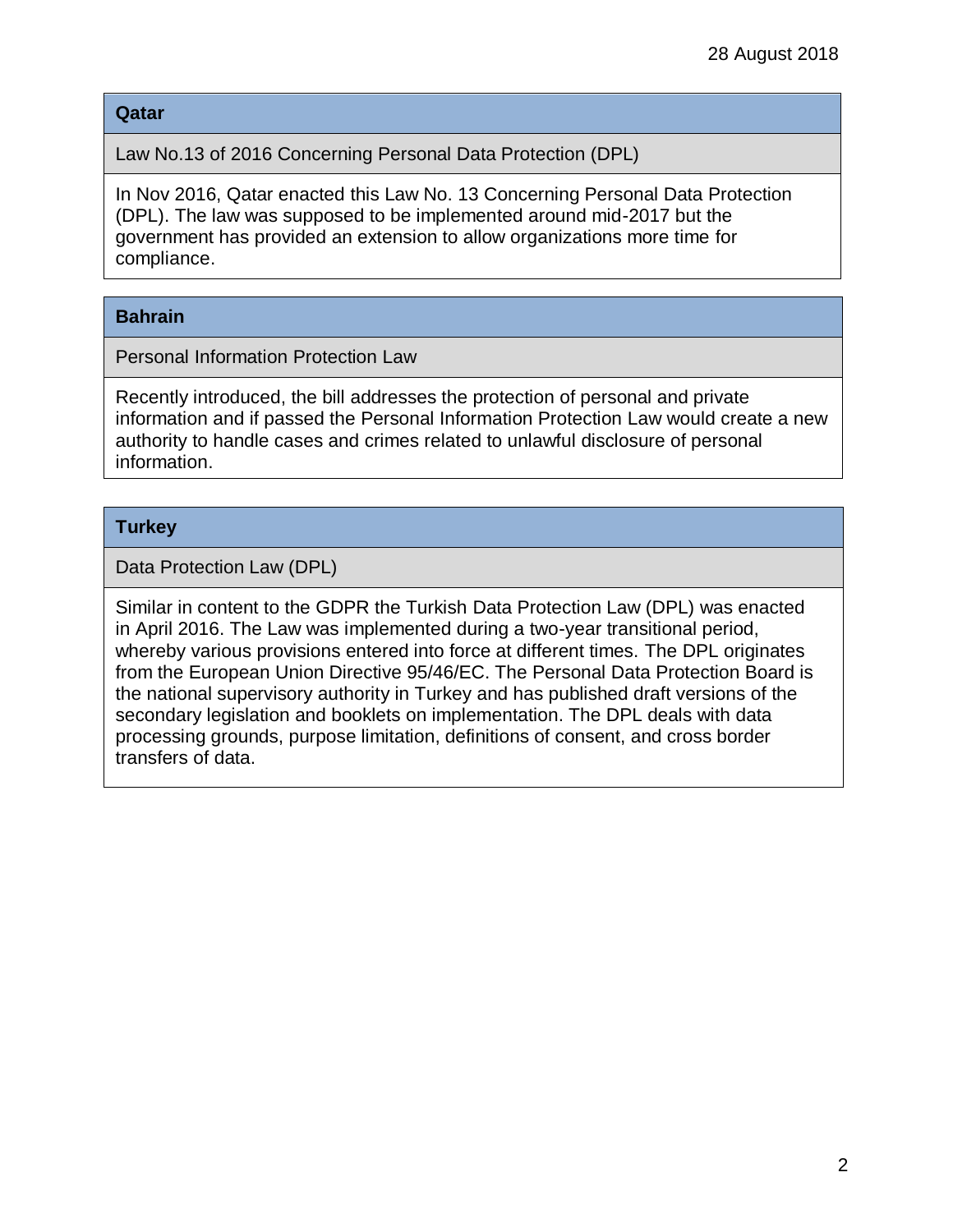# **ASIA PACIFIC**

#### **India**

India Proposed Data Protection Framework

The Government of India plans to bring legislation which will define individual's right to privacy as per the Constitution of India. The key issues covered in a white paper that the Government of India issued seem to suggest conceptual reliance on the European GDPR process. The Government set up an expert committee in August 2017. In November 2017 the committee published a white paper - detailing all issues related to the subject and in the India context - for public comments. Open house discussions have been organized in several Indian cities. Based on inputs received, a draft law will be proposed. The legislation will need the validation of the Prime Minister's cabinet of ministers and then go to both houses of parliament for ratification. While no deadline has been given for the process, it will likely take most of 2018 to conclude.

White paper:<http://bit.ly/2n22joJ>

National Digital Communications Policy 2018

Draft for consultation released May 1, 2018 for public comment – among many other provisions it establishes a Data Protection Regime by harmonizing communication law and insuring data protection and security principles are applied and enforced. This includes assuring security of digital communications

#### **China**

l

Cybersecurity Law Implementation

To implement the Cybersecurity Law referenced below in the Cybersecurity section of this report, two documents have been released, with final versions still to be determined:

1. The Cyberspace Administration of China (CAC) released the first draft of Measures for the Security Assessment of Transborder Transfer of Personal Information and Important Data on 11 April 2017. The draft measures specify the content and criteria of conducting the security assessment. Network operators will undergo governmental assessment if they transfer more than 1000 GB of data or data on more than 500,000 people from China to abroad. For data transfers below that threshold self-assessment will apply.

3. The National Information Security Standardization Technical Committee released a second draft of Guidelines for Transborder Data Transfer Security Assessment on 30 August 2017. It further clarified the definition of cross-border data transfer and the conditions that initiate government securityassessment.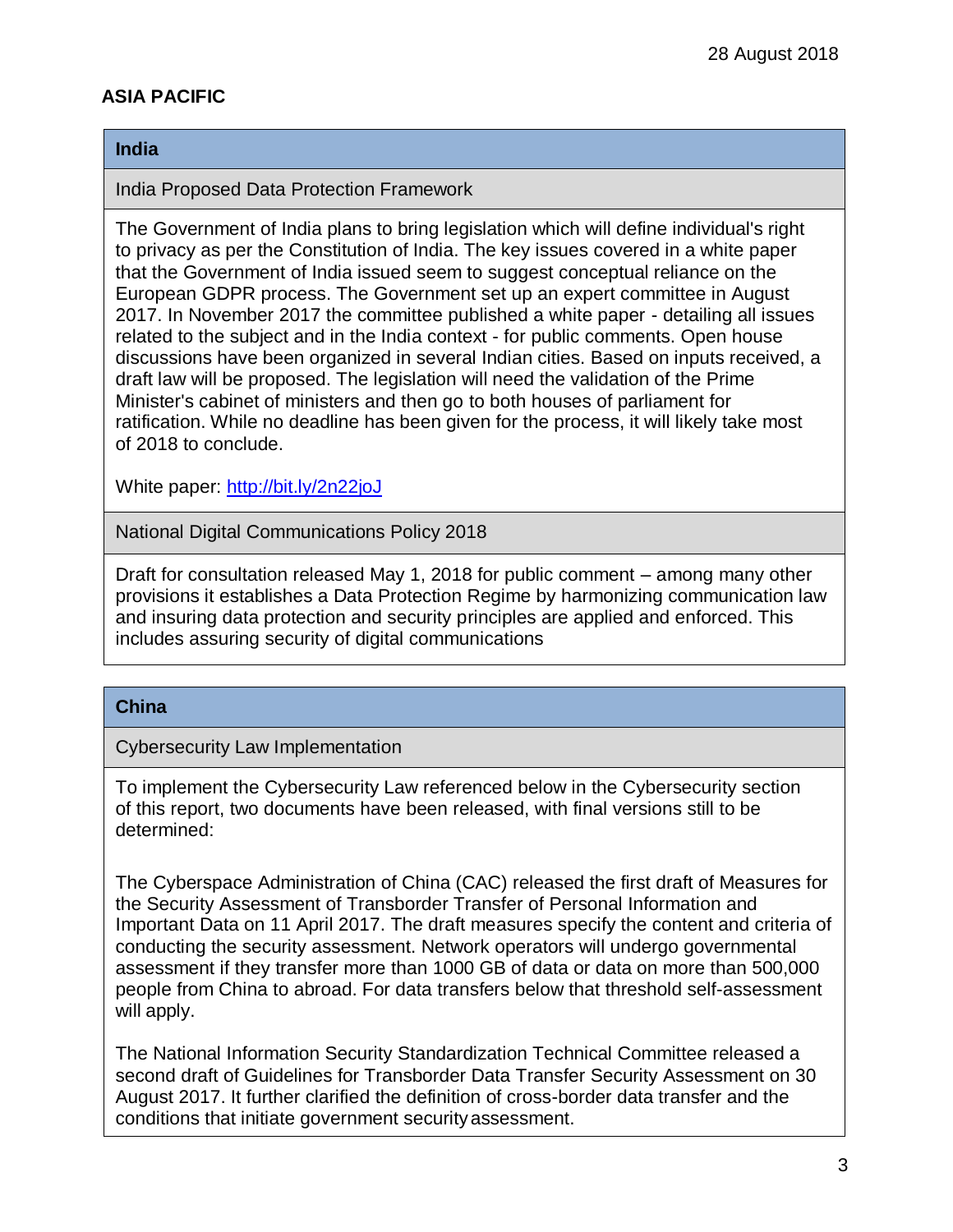### **EUROPE**

#### **European Union**

General Data Protection Regulation (GDPR)

The EU General Data Protection Regulation (GDPR) replaces the Data Protection Directive 95/46/EC and was designed to harmonize data privacy laws across Europe, to protect and empower all EU citizens data privacy and to reshape the way organizations across the region approach data privacy. It came into force on 25 May 2018.

ePrivacy Regulation

Proposal for a Regulation of the European Parliament and of the Council concerning the respect for private life and the protection of personal data in electronic communications and repealing Directive 2002/58/EC (Regulation on Privacy and Electronic Communications). Main elements of the proposal:

- Proposal provides updated privacy rules in the light of the revision of the GDPR & tries to ensure consistency between both instruments.
- It extends scope to cover Over-The-Top (OTT) media services and protects the confidentiality of the device.
- Proposal sets Do Not Track (DNT) as an option in browser settings; websites may still obtain the consent of the user at website level
- Achieving greater harmonization among Member States by transforming this Directive into a Regulation applicable uniformly across EU Member states.

The proposed Regulation is under negotiation at the EU co-legislators level (the European Parliament and the Council).

Proposed text of the Regulation:

http://www.europarl.europa.eu/oeil/popups/ficheprocedure.do?reference=2017/0003( C OD)&l=en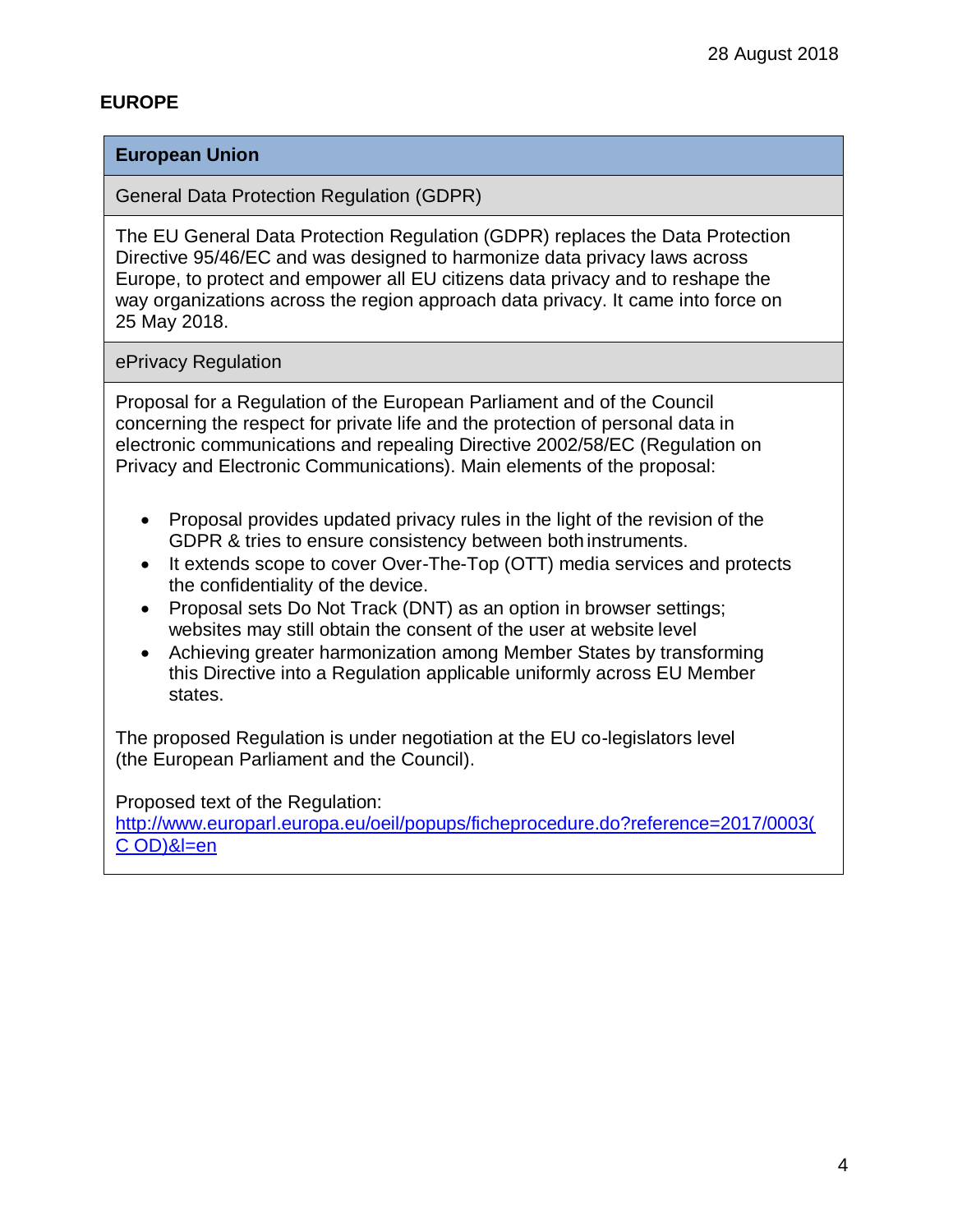Regulation on a framework for the free flow of non-personal data in the European Union

Policy objective - using a regulation to restrict data location restrictions imposed by Member States' legislation. The proposed Regulation is under negotiation at the EU co- legislators level.

Background to the proposal and the proposed regulation is at: <https://ec.europa.eu/digital-single-market/en/free-flow-non-personal-data> and https://ec.europa.eu/digital-single-market/en/news/proposal-regulationeuropean- parliament-and-council-framework-free-flow-non-personal-data

#### **Russia**

"Yarovaya Law" (Anti-terrorism amendments)

Originally signed into law 6 July 2016 the law's had a partial compliance deadline of 1 July 2018 with a full implementation deadline of 1 Oct 2018. The amendments affect telecom operators and Internet providers that are included in the register of information disseminators on the Internet, a Russian registry maintained by Internet watchdog Roskomnadozr. Large foreign service providers not in the register do not currently fall under the law. The register listed service providers are required to store text messages, voice information, images, sounds, video and other electronic messages of users including user correspondence for 6 months and metadata for 3 years. In addition, cellular operators and Internet providers must provide information to law enforcement agencies upon request and without a court order and provide encryption keys to relevant security agencies.

## **LATIN AMERICA - CARIBBEAN**

#### **Brazil**

General Data Protection Regulation (LGPD)

The General Data Protection Regulation (LGPD) requires that any company that gathers, and processes personal data, (such as name, address, email, among others) obtained by electronic or physical means, requires the consent of the owner of such information. The Bill grants the data owner the right to access his collected information and correct it, and also obligates companies to inform data owners immediately if any data leaks occur. The LGPD also provides for the creation of a regulatory body to manage these issues. The draft of the LGPD was approved by the Senate and sent to the President on 10 July 2018.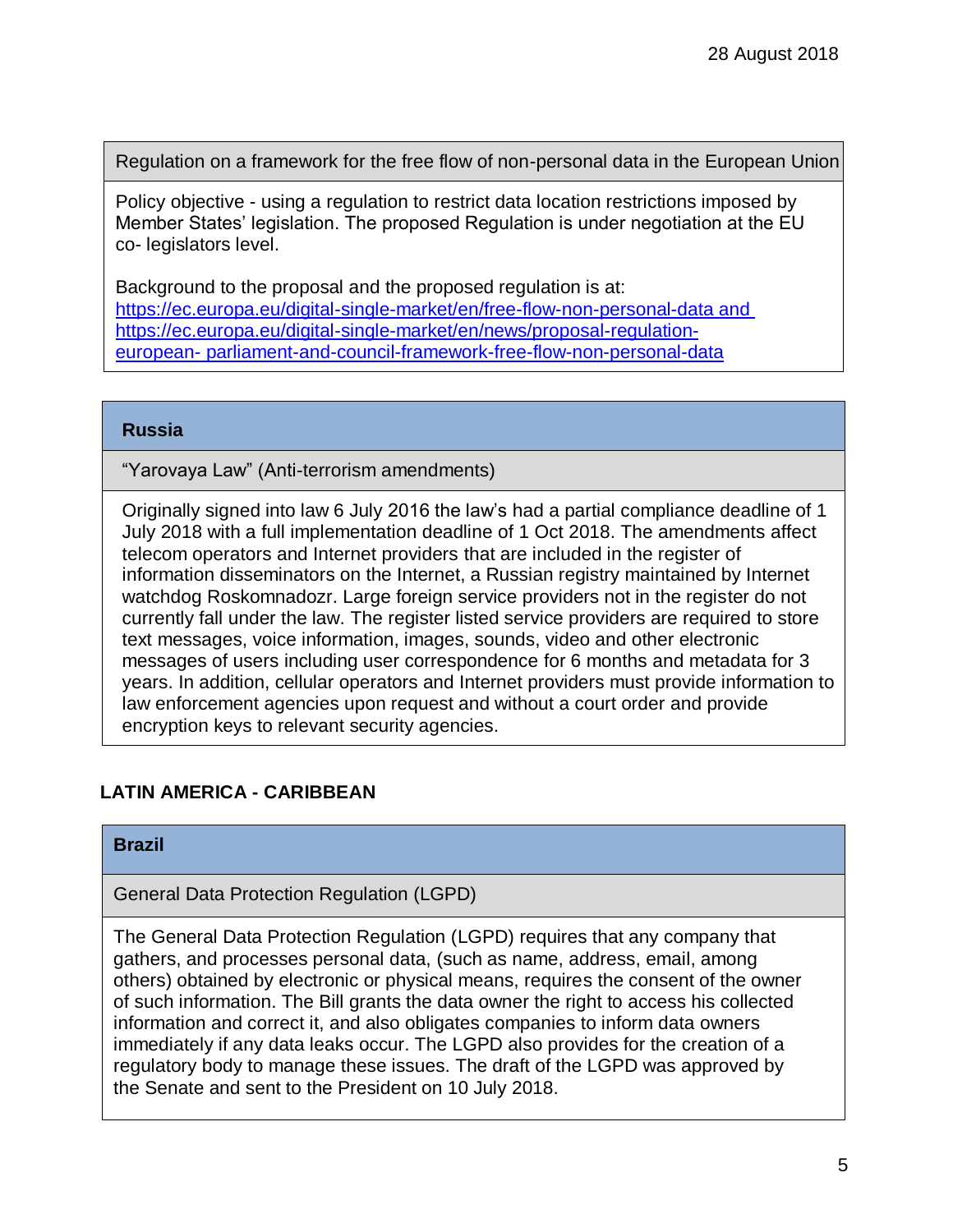#### **Chile**

Personal Data Protection Law No. 19628

The law establishes general provisions regarding personal data processed by third parties including informing data subjects of the purpose for which the data will be stored and securing written consent. The law also designs the new Chilean Personal Data Protection Agency

#### **To date, Privacy, Data Protection and Data Retention legislations have been passed or are in discussion in Columbia, Mexico, and Peru.**

## **NORTH AMERICA**

### **United States**

Clarifying Lawful Overseas Use of Data Act (CLOUD), Enacted March 23, 2018

The Clarifying Lawful Overseas Use of Data (CLOUD) Act amended the Stored Communications Act (SCA) of 1986 to allow federal law enforcement to compel USbased tech companies via warrant or subpoena to provide requested data stored on servers regardless of the location of the servers (whether or not the data is stored on US or on foreign soil). The CLOUD Act expanded the geographic reach of the SCA but does not change who is subject to the SCA (providers of electronic communications services and remote computing services) or what type of data is subject to law enforcement request (content of electronic communications and cloud stored documents, as well as non-content data relating to electronic communication such as transmission records and user-account information.)

The CLOUD Act asserts that U.S. data and communication companies must, when requested by US law enforcement warrant, provide stored data for U.S. citizens on any server the companies own and operate. It also provides mechanisms for the companies or the courts to reject or challenge these requests/warrants on the basis that the request violates the privacy rights applicable within the foreign country in which the data is stored. The CLOUD Act also provides for foreign law enforcement agencies expedited alternative to mutual legal assistance treaties (MLATs) through "executive agreements"; the Executive Branch is given the ability to enter into bi-lateral agreements with foreign countries. Previously to this change, foreign law enforcement agencies were generally directed to submit a request for mutual legal assistance to the US Department of Justice, which then made the data request to the US provider so that the requests were under the law enforcement exemption in the SCA. The CLOUD Act permits foreign law enforcement agencies from countries with an Executive Agreement with the US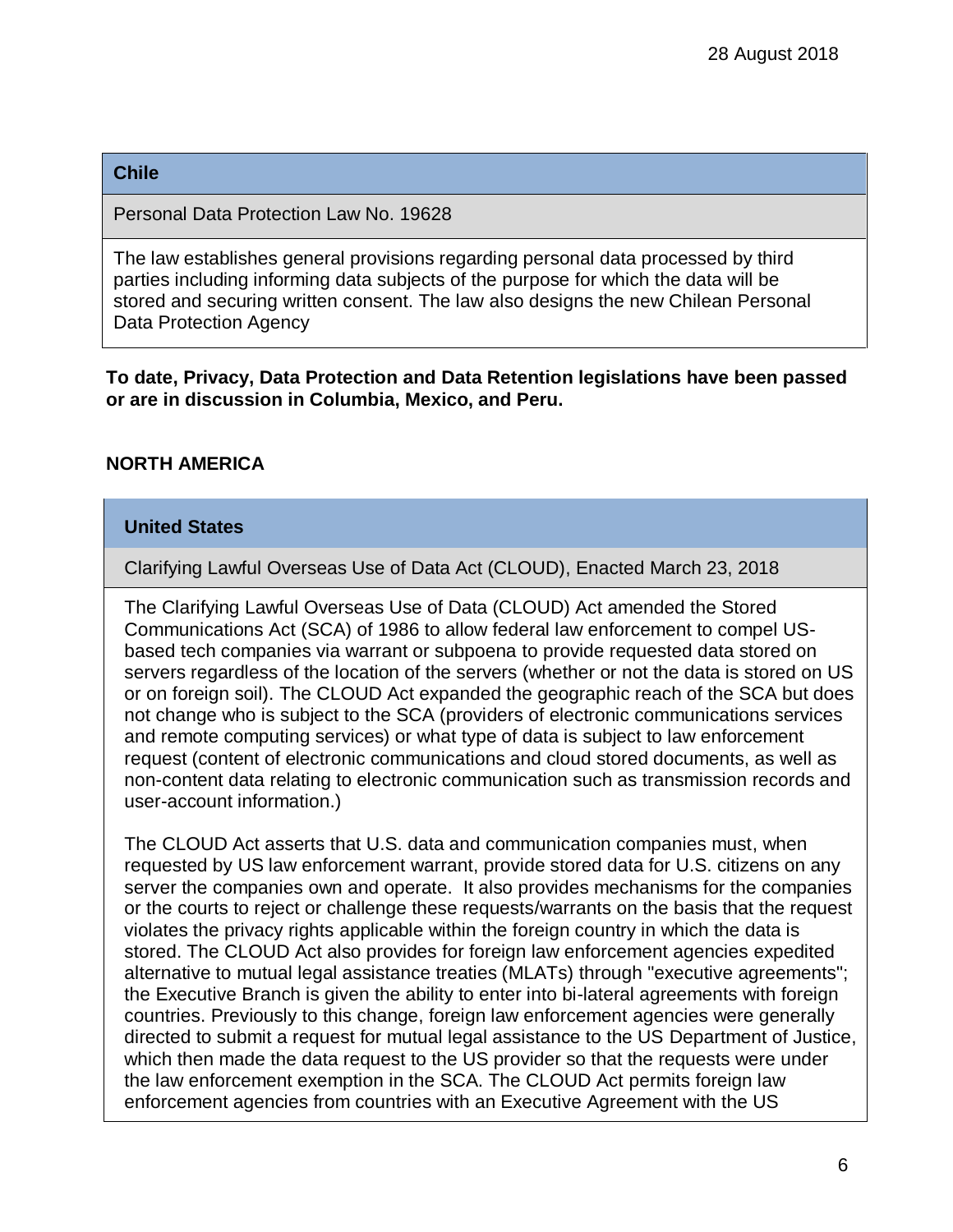Government to make requests directly to the US service providers as long as the data request: identifies a specific person, account, address, or personal device; is limited in time and scope; is for the purpose of obtaining information related to a serious crime, including terrorism; is supported by articulatable and credible facts; and remains subject to review by a court. A provider may still move to modify or quash a data request if it reasonably believes the customer or subscriber is not a US person and does not reside in the US, and that the disclosure would create a material risk the provider would violate the laws of the foreign government.

# **Cybersecurity**

# **AFRICA**

**African Union**

The Africa Union Convention on Cybersecurity and Personal Data

The Africa Union Convention on Cybersecurity and Personal Data was proposed in 2014; it is yet to be ratified by the required minimum of 15 members states. [https://au.int/en/treaties/african-union-convention-cyber-security-and-personal-data](https://au.int/en/treaties/african-union-convention-cyber-security-and-personal-data-protection)[protection](https://au.int/en/treaties/african-union-convention-cyber-security-and-personal-data-protection)

# **ASIA PACIFIC**

## **China**

Cybersecurity Law

The Cybersecurity Law states the requirements for the collection, use and protection of personal information, presents a definition of network operators and security requirements, and places greater demands on the protection of "critical information infrastructure." It requires that personal information/important data collected or generated in China to be stored domestically, and if data is transferred abroad it needs to go through a security assessment. It is worth noting that the law is general; enforcement of the law will depend on the publication of the relevant measures and guidelines.

Registration data must be stored within China;

Combined with Cyberspace Administration of China's (CAC) Measures for the Security Assessment of Transborder Transfer of Personal Information and Important Data, companies must undergo governmental assessment if they transfer more than 1000 GB data or data on more than 500,000 people from China to abroad. Otherwise, selfassessment will be conducted.

The Law was passed in November 2016 and came into effect on 1 June 2017. See Privacy and Data Protection section above for companion legislation.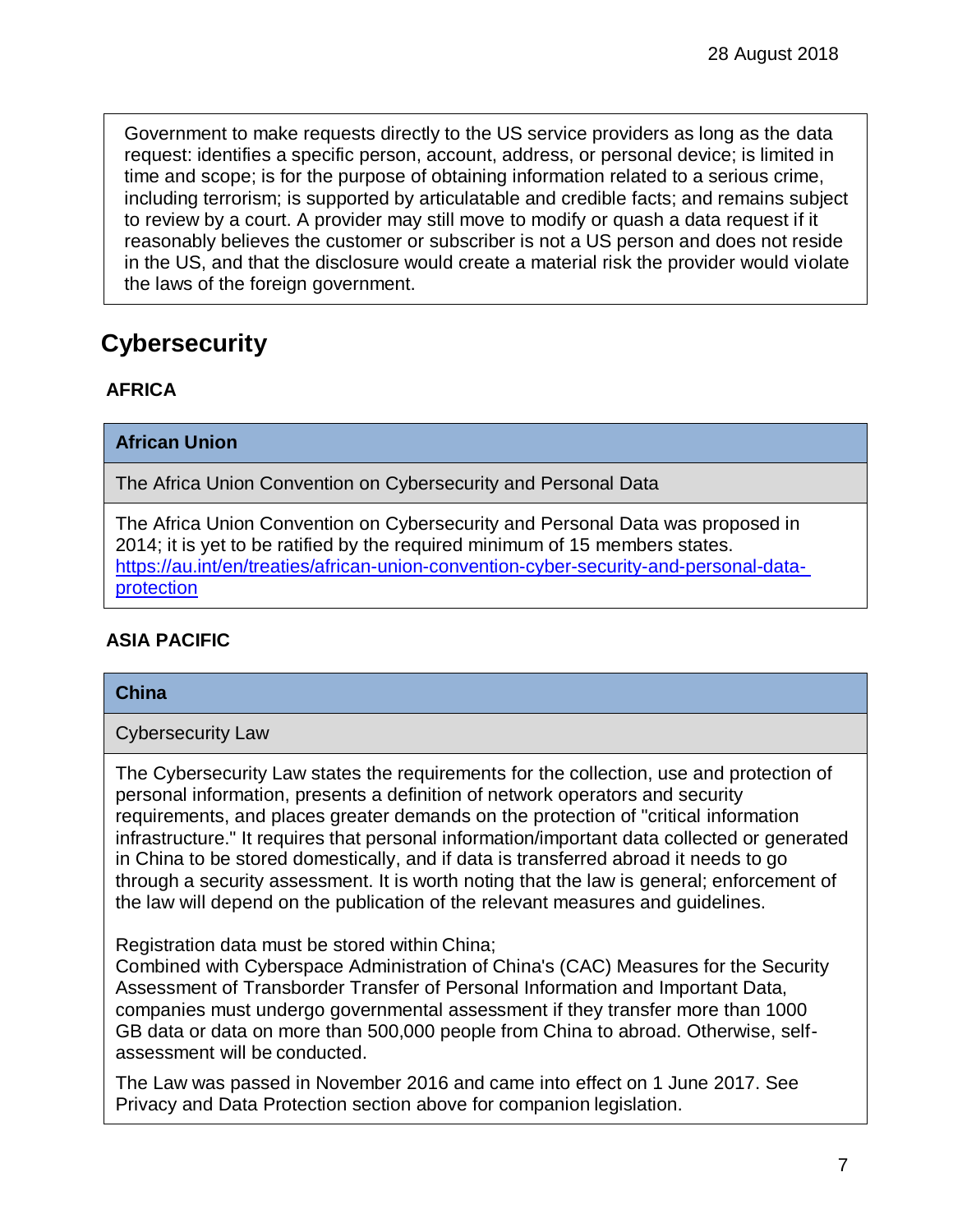## **EUROPE**

### **European Union**

EU Cybersecurity Agency (ENISA) and information and communication technology cybersecurity certification (Cybersecurity Act)

**Main elements of the proposal:** Voluntary European Cybersecurity certification framework to enable creation of individual EU certification schemes for ICT products and services. The proposed legislation is under negotiation by the co-legislators (European Parliament and Council).

Text of the proposal:

http://www.europarl.europa.eu/oeil/popups/ficheprocedure.do?reference=2017/0225(C OD)&l=en

EU Directive on Security of Network and Information Systems (NIS)

Part of the EU cybersecurity strategy led by 3 EU Commission Directorate-Generals (CONNECT, JUST and HOME - and European External Action Service (EEAS). First published in July 2016, the directive has been adopted at the level of the EU Council and the Parliament. The deadline for national transposition by the EU member states was 9 May 2018. The aims of the directive:

- Improving cyber security capabilities at the national level.
- Increasing cooperation on cyber security among EU member states.
- Introducing security measures and incident reporting obligations for operators of essential services (OESs) in critical national infrastructure (CNI) and digital service providers (DSPs).

Member States are responsible for determining which entities meet the criteria of the definition of OESs, including whether IXPs, DNS Service Providers; TLD name registries are OESs. The list of identified operators should be reviewed regularly by Member States and updated when necessary.

[http://eur-lex.europa.eu/legal-](http://eur-lex.europa.eu/legal-content/EN/TXT/PDF/?uri=OJ%3AL%3A2016%3A194%3AFULL&from=FR) [content/EN/TXT/PDF/?uri=OJ:L:2016:194:FULL&from=FR](http://eur-lex.europa.eu/legal-content/EN/TXT/PDF/?uri=OJ%3AL%3A2016%3A194%3AFULL&from=FR)